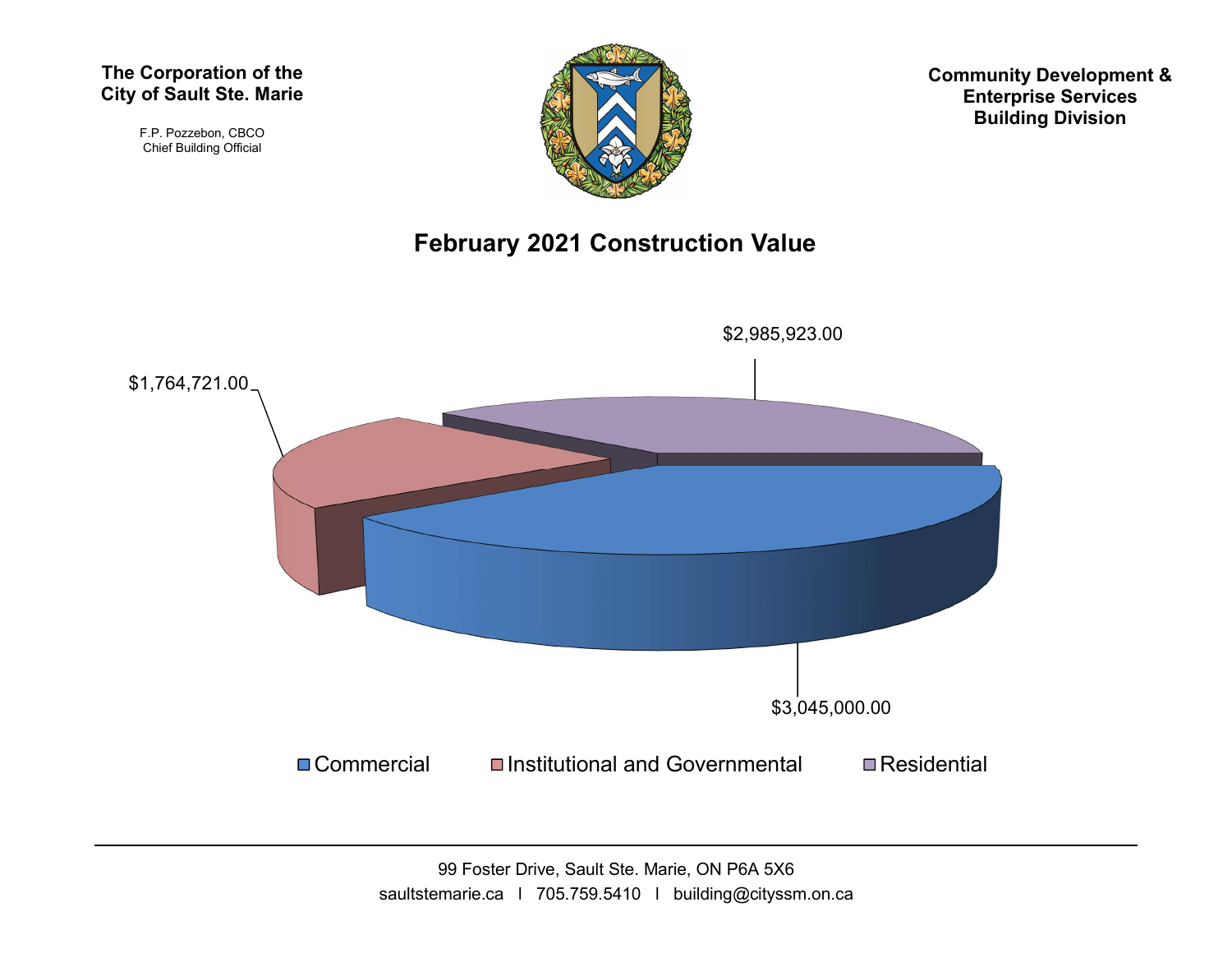

**Public Works and Engineering Services Building Division**

**Tel: (705) 759-5410 Fax: (705) 541-7165**

## **BUILDING PERMITS SUMMARY 2021/02/01 to 2021/02/28**

|                                                                             |                        | <b>New Construction</b>  |                      |                        | <b>Alterations and Additions</b> |                      | <b>Total</b>           |                          |                      |
|-----------------------------------------------------------------------------|------------------------|--------------------------|----------------------|------------------------|----------------------------------|----------------------|------------------------|--------------------------|----------------------|
| <b>Building Type</b>                                                        | Num of<br><b>Units</b> | Num of<br><b>Permits</b> | <b>Value of Work</b> | Num of<br><b>Units</b> | Num of<br><b>Permits</b>         | <b>Value of Work</b> | Num of<br><b>Units</b> | Num of<br><b>Permits</b> | <b>Value of Work</b> |
| Commercial                                                                  |                        |                          |                      |                        |                                  |                      |                        |                          |                      |
| Office building                                                             | $\pmb{0}$              | 0                        | \$0.00               | $\mathbf 0$            |                                  | \$600,000.00         | 0                      |                          | \$600,000.00         |
| Office complex                                                              | 0                      | 0                        | \$0.00               | $\mathbf 0$            |                                  | \$350,000.00         | 0                      |                          | \$350,000.00         |
| Restaurant                                                                  | 0                      | 0                        | \$0.00               | $\pmb{0}$              |                                  | \$80,000.00          | 0                      |                          | \$80,000.00          |
| Retail and<br>wholesale outlets                                             | $\Omega$               | 0                        | \$0.00               | $\mathbf 0$            |                                  | \$450,000.00         | 0                      | -1                       | \$450,000.00         |
| Retail complex                                                              | 0                      | 0                        | \$0.00               | $\mathbf 0$            | $\overline{2}$                   | \$1,565,000.00       | 0                      | $\overline{2}$           | \$1,565,000.00       |
| Total:                                                                      | 0                      | 0                        | \$0.00               | 0                      | 6                                | \$3,045,000.00       | 0                      | 6                        | \$3,045,000.00       |
| <b>Institutional and Governmental</b><br>Elementary school,<br>kindergarten | 0                      | 0                        | \$0.00               | $\mathbf 0$            |                                  | \$1,764,721.00       | 0                      | -1                       | \$1,764,721.00       |
| <b>Total:</b>                                                               | $\mathbf 0$            | 0                        | \$0.00               | $\mathbf 0$            | 1                                | \$1,764,721.00       | $\mathbf 0$            | 1                        | \$1,764,721.00       |
| <b>Residential</b>                                                          |                        |                          |                      |                        |                                  |                      |                        |                          |                      |
| Apartment                                                                   | $\mathbf 0$            | 0                        | \$0.00               | $\mathbf 0$            |                                  | \$3,733.00           | 0                      |                          | \$3,733.00           |
| Apartment -<br>Condominium                                                  | 0                      | 0                        | \$0.00               | $\pmb{0}$              |                                  | \$40,000.00          | 0                      | -1                       | \$40,000.00          |
| Single House                                                                | 3                      | 3                        | \$2,130,000.00       | $\mathbf 0$            | 27                               | \$812,190.00         | 3                      | 30                       | \$2,942,190.00       |
| Total:                                                                      | 3                      | 3                        | \$2,130,000.00       | 0                      | 29                               | \$855,923.00         | 3                      | 32                       | \$2,985,923.00       |
| <b>Grand Total:</b>                                                         | 3                      | 3                        | \$2,130,000.00       | $\mathbf 0$            | 36                               | \$5,665,644.00       | 3                      | 39                       | \$7,795,644.00       |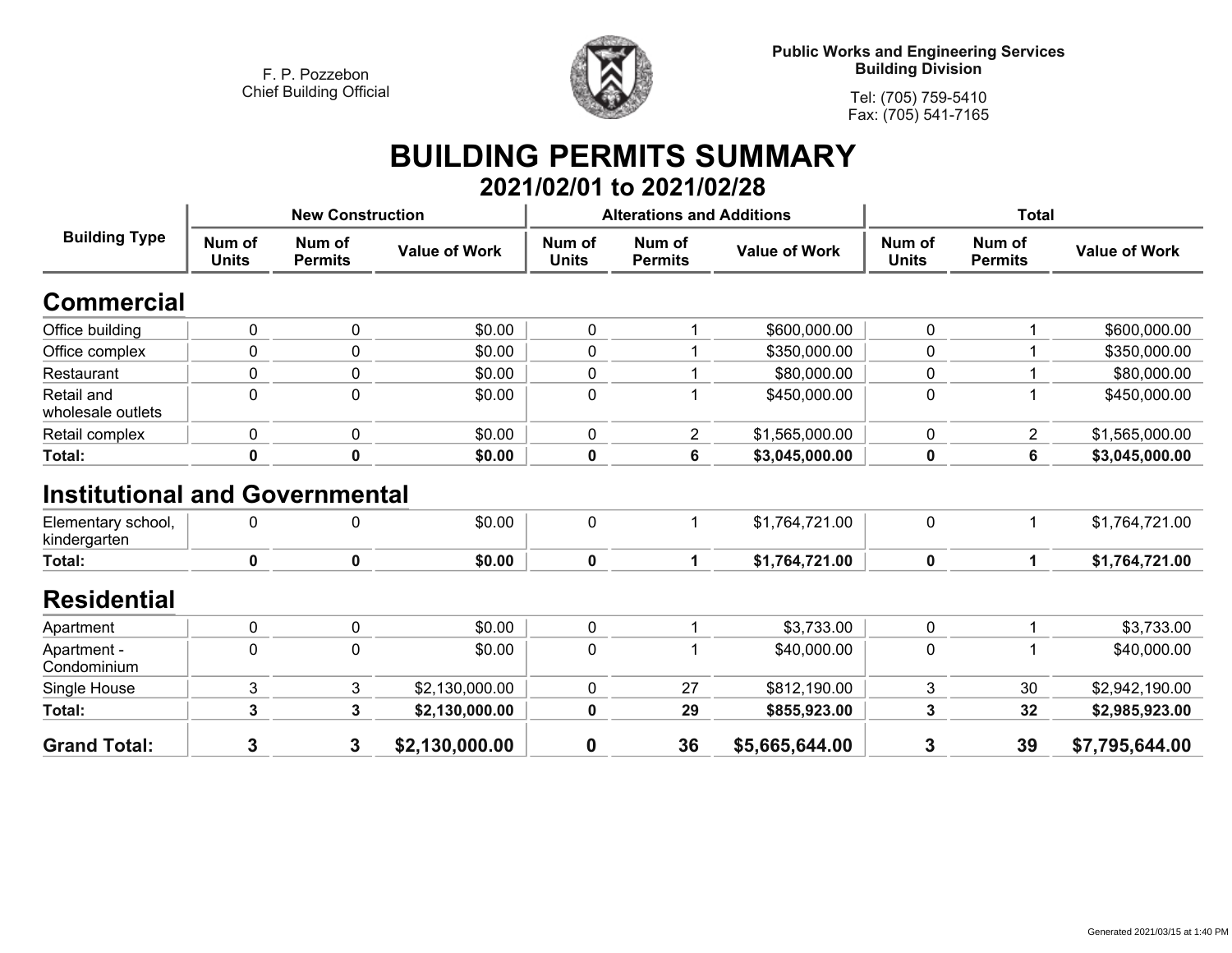

**Public Works and Engineering Services Building Division**

**Tel: (705) 759-5410Fax: (705) 541-7165**

## **DEMOLITION PERMITS SUMMARY 2021/02/01 to 2021/02/28**

| <b>Building</b><br>Type | <b>New Construction</b> |                          |                         |                        | <b>Alterations and Additions</b> |                      | <b>Total</b>           |                          |                      |
|-------------------------|-------------------------|--------------------------|-------------------------|------------------------|----------------------------------|----------------------|------------------------|--------------------------|----------------------|
|                         | Num of<br><b>Units</b>  | Num of<br><b>Permits</b> | Value of<br><b>Work</b> | Num of<br><b>Units</b> | Num of<br><b>Permits</b>         | <b>Value of Work</b> | Num of<br><b>Units</b> | Num of<br><b>Permits</b> | <b>Value of Work</b> |
| <b>Commercial</b>       |                         |                          |                         |                        |                                  |                      |                        |                          |                      |
| Retail complex          | $\mathbf 0$             | 0                        | \$0.00                  | $\Omega$               |                                  | \$4,500.00           | 0                      |                          | \$4,500.00           |
| Total:                  | 0                       | 0                        | \$0.00                  | 0                      |                                  | \$4,500.00           | 0                      |                          | \$4,500.00           |
| <b>Residential</b>      |                         |                          |                         |                        |                                  |                      |                        |                          |                      |
| Single House            | $\mathbf{0}$            | $\Omega$                 | \$0.00                  | $-2$                   | 5                                | \$13,200.00          | $-2$                   | 5                        | \$13,200.00          |
| Total:                  | 0                       | 0                        | \$0.00                  | $-2$                   | 5                                | \$13,200.00          | $-2$                   | 5.                       | \$13,200.00          |
| Grand<br>Total:         | $\boldsymbol{0}$        | 0                        | \$0.00                  | $-2$                   | 6                                | \$17,700.00          | $-2$                   | 6                        | \$17,700.00          |